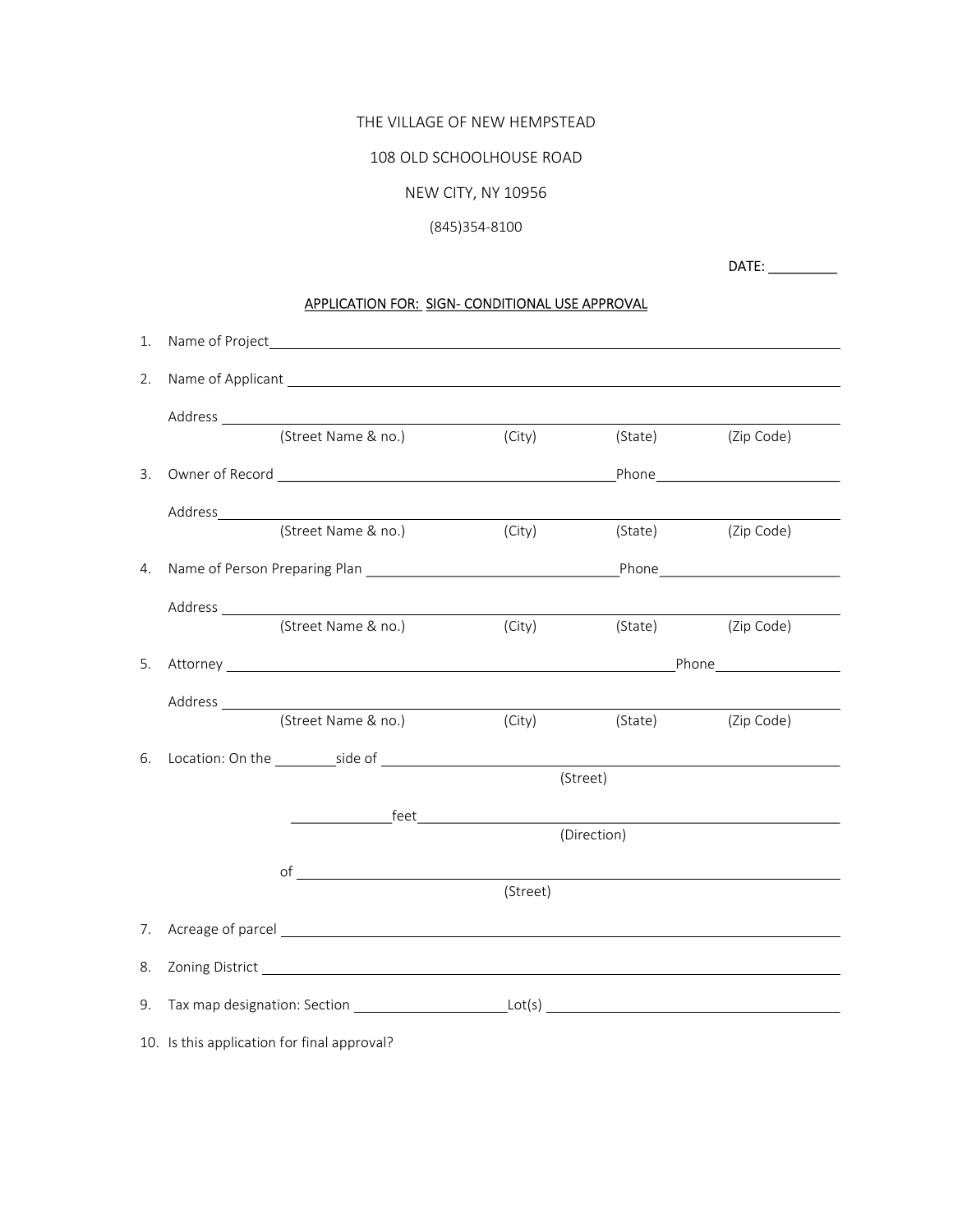11. Has the Zoning Board of Appeals granted any variances of special permit concerning this property?

| If so, list case no. and name                                                                                |  |  |  |  |
|--------------------------------------------------------------------------------------------------------------|--|--|--|--|
| 12. List all contiguous holdings in the same ownership                                                       |  |  |  |  |
| Lot(s)<br>Section                                                                                            |  |  |  |  |
| 12 Attached bereto is a parrative summary prepared by the applicant's design professional stating the pature |  |  |  |  |

13. Attached hereto is a narrative summary prepared by the applicant's design professional stating the nature of the use; compliance with the Zoning Law; compliance with the Site Development Plan Rules and Regulations; any requested waiver or modification.

At the time of any additional submissions, a similar narrative summary shall be submitted indicating how the revised submission has been modified to comply with the Planning Board resolution and/or Community Design Review Committee Report, or the rationale for deviation from compliance.

14. Attached hereto is an affidavit of ownership indicating the dates the respective holding of land were acquired, together with the liber and page of each conveyance to the present owner as recorded in the Rockland County Clerk's Office. This affidavit shall indicate the legal owner of the property, the contract owner of the property and the date the contract of sale was executed. IN THE EVENT OF CORPORATE OWNERSHIP: a list of all directors, officers, and stockholders of each corporation owning more than five percent (5%) of any class of stock must be attached

STATE OF NEW YORK (1997) COUNTY OF ROCKLAND (SS.: VILLAGE OF NEW HEMPSTEAD)

 I, , hereby depose and say that all the above statements and the statements contained in the papers submitted herewith are true.

Mailing address\_

Sworn to before me this

day of \_\_\_\_\_\_\_\_\_\_\_\_, 20

Notary Public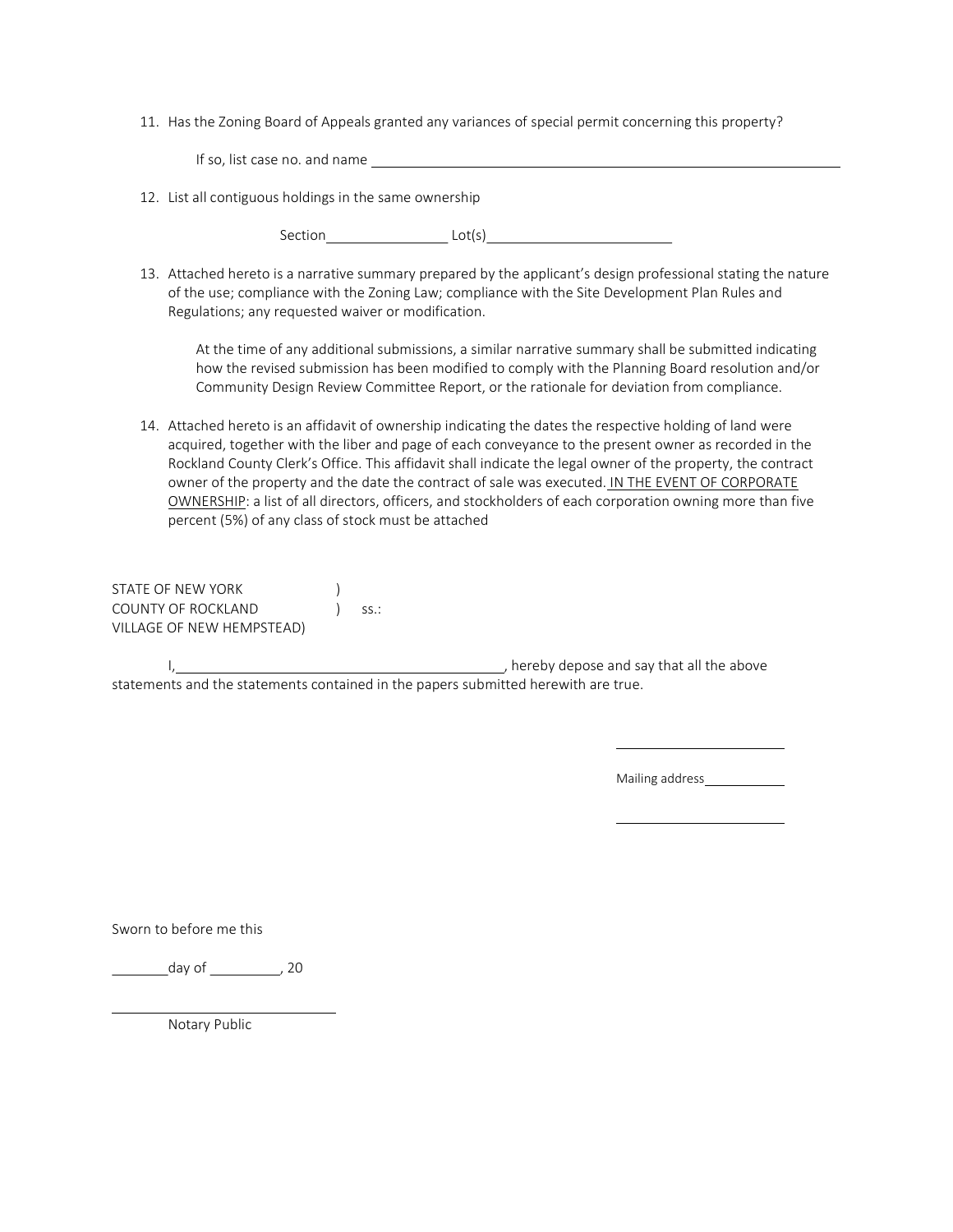# AFFIDAVIT OF OWNERSHIP

State of New York )

ss:

County of Rockland )

I,\_\_\_\_\_\_\_\_\_\_\_\_\_\_\_\_\_\_\_\_\_\_ , being duly sworn, depose and say that I reside at \_\_\_\_\_\_\_\_\_\_\_\_\_\_\_\_\_\_\_\_\_ \_\_\_\_\_\_\_\_\_\_\_\_\_\_\_\_\_\_\_\_\_\_ , in the Town of Ramapo, in the County of Rockland, in the State of New York am the owner in fee of all that certain lot, piece or parcel of land situated, lying and being in the Town of Ramapo, Village of New Hempstead, aforesaid and designated as Lot No. \_\_\_\_\_in Section \_\_\_\_\_. Title was by deed dated \_\_\_\_\_\_\_\_\_\_\_\_\_\_\_\_\_\_\_\_\_\_\_\_filed in the Rockland County Clerk's office in liber \_\_\_\_\_\_\_\_\_ of land records on page \_\_\_\_\_\_\_\_.

Sworn to before me this example and the Country Countries Countries are contained by Owner: \_\_\_\_\_\_\_ day of \_\_\_\_\_\_\_\_ \_\_\_\_\_\_\_\_\_\_\_\_\_\_\_\_\_\_\_\_\_\_\_\_\_

 $\frac{1}{2}$  ,  $\frac{1}{2}$  ,  $\frac{1}{2}$  ,  $\frac{1}{2}$  ,  $\frac{1}{2}$  ,  $\frac{1}{2}$  ,  $\frac{1}{2}$  ,  $\frac{1}{2}$  ,  $\frac{1}{2}$  ,  $\frac{1}{2}$  ,  $\frac{1}{2}$  ,  $\frac{1}{2}$  ,  $\frac{1}{2}$  ,  $\frac{1}{2}$  ,  $\frac{1}{2}$  ,  $\frac{1}{2}$  ,  $\frac{1}{2}$  ,  $\frac{1}{2}$  ,  $\frac{1$ 

Notary Public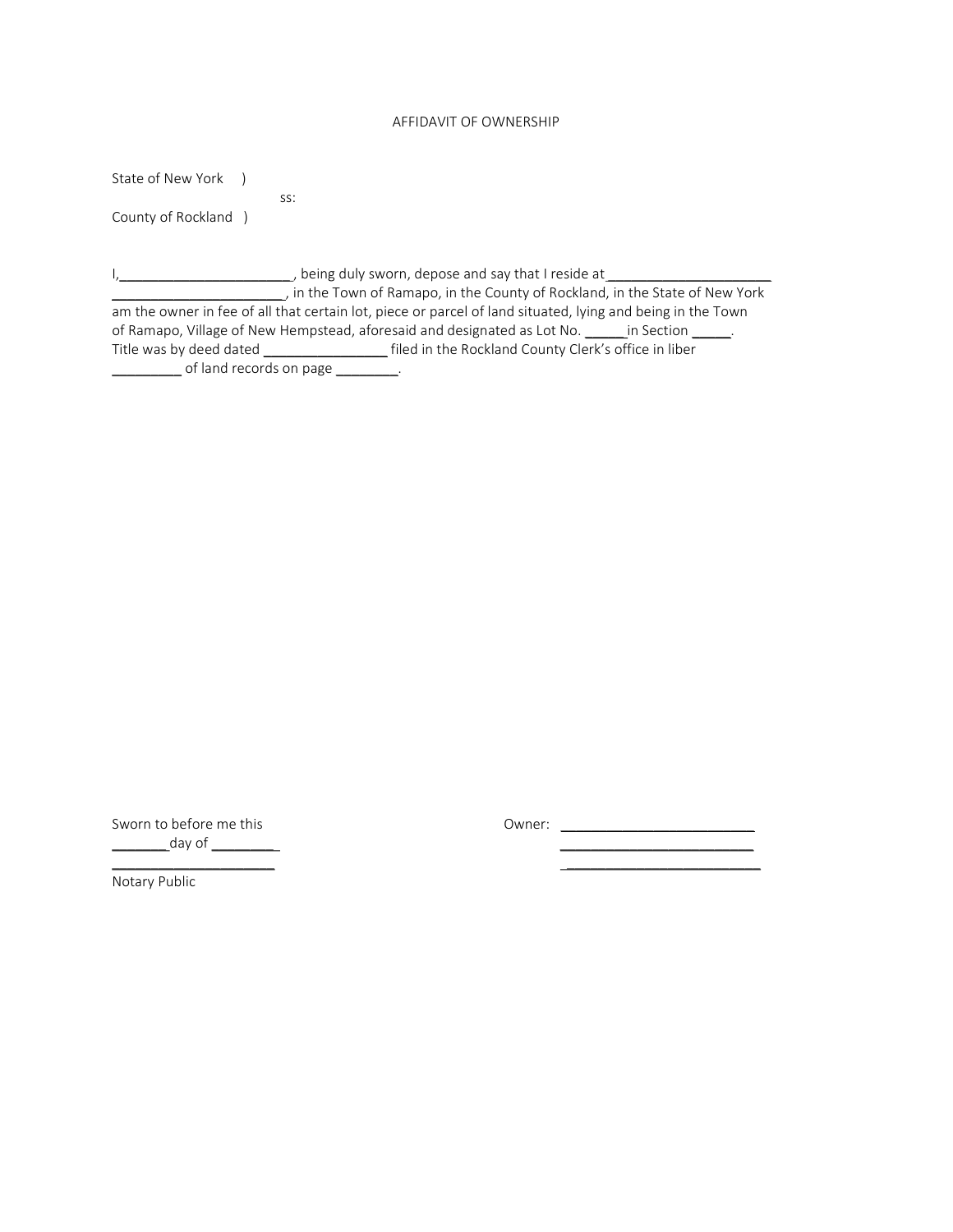#### ARTICLE 11-SIGNS

## 11.1 Applicability

 No sign, as designated in this Local Law, shall be erected or installed upon within any structure or upon any land, nor shall any existing sign be changed, until a sign permit has been obtained from the Architectural Review Board. If no Architectural Review Board has been appointed, Sign Permits shall be issued by the Planning Board. No sign permit shall be issued unless all applicable provisions of this Article have been met.

## 11.2 Signs Exempted From These Regulations

The provisions of this section shall not apply to the following classes of signs:

- 11.2.1 Signs of or required by duly constituted governmental bodies and their agencies.
- 11.2.2 Flags of the national, state, county, or town, government not exceeding 15 square feet in area.
- 11.2.3 Temporary signs in any district pertaining to and displayed during campaigns, drives, or events of civic political, philanthropic or educational institutions provided such signs are displayed not more than 45 days before the event and removed three days after the event.
- 11.2.4 In the LO District, name and address signs, not more than one for each street frontage of each principal use on a lot, and not exceeding one square foot in area, showing only the name of the occupant and/or the address of the premises on which they are situated, provided such sign is located not closer than 15 feet to a side lot line.
- 11.2.5 One temporary, non-illuminating For Sale or For Rent sign per lot. Such sign shall be less than 15 square feet in area in residential districts and less than 30 square feet in area in non-residential districts.
- 11.2.6 One Temporary, non-illuminated construction signs, not exceeding 12 square feet in area, identifying the project under construction, participating designers, contractors, or developers, etc. such a sign shall be permitted only during the construction period of the project.
- 11.2.7 Signs not visible outside of a building.
- 11.2.8 Holiday decorations displayed in season.
- 11.2.9 Temporary signs for garage sales, provided such sign contain in the name of the seller and date of the sale, are displayed only two days prior to the sale, and are removed the day after the sale.
- 11.2.10 "No Trespassing" Signs.

## 11.3 Types of Signs

General regulations for each type of sign are given below:

11.3.1 Flat Wall Signs (signs attached rigidly to, or painted in a wall of a building)

A Flat Wall Sign may be located anywhere on any wall of a building, provided that it shall not conceal any part of a window, that its length shall not exceed 7/8 of the façade of the establishment, and that it shall not be higher than the wall of the building to witch it is attached.